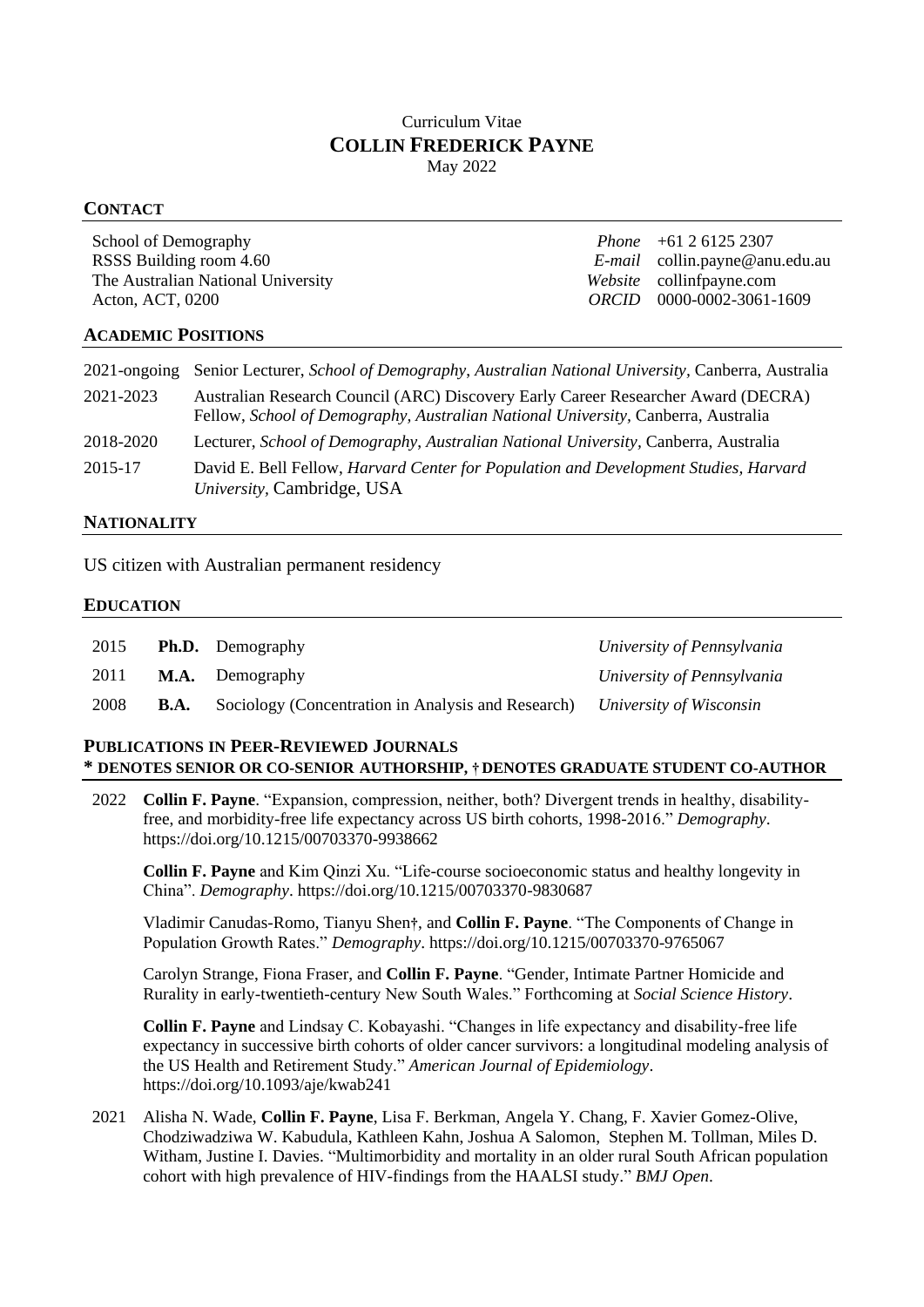http://dx.doi.org/10.1136/bmjopen-2020-047777

Vladimir Canudas-Romo, Tianyu Shen**†**, and **Collin F. Payne**. "The role of reductions of old-age mortality in old-age population growth." *Demographic Research*. https://doi.org/10.4054/DemRes.2021.44.44

**†**Fred J Barker, Justine I Davies, F Xavier Gomez-Olive, Kathleen Kahn, Fiona E Matthews, **Collin F. Payne**, Joshua A Salomon, Stephen M Tollman, Alisha N Wade, Richard W Walker, Miles D Witham. "Developing and evaluating a Frailty Index for older South Africans – findings from the HAALSI study." *Age and Ageing.* https://doi.org/10.1093/ageing/afab111

**†**Ben Brinkmann, Justine I. Davies, Miles D. Witham, Guy Harling, Till Bärnighausen, Mamadou Bountogo, Mark J. Siedner, Lucienne Ouermi, Jana Junghanns, Boubacar Coulibaly, Ali Sié, **Collin F. Payne\***, Iliana V. Kohler\*. "Impairment in activities of daily living and unmet need for care among older adults: A population-based study from Burkina Faso." *Journal of Gerontology: Social Sciences.* https://doi.org/10.1093/geronb/gbab041

2020 Carolyn Strange, Fiona Fraser, **Collin F. Payne**. "Inter-gender Murder in NSW, 1901-1955: Reconsidering the Laws of the Fraternity." *The Australian and New Zealand Journal of Criminology*. https://doi.org/10.1177/0004865820978699

Iliana V. Kohler, Chiwoza Bandawe, Alberto Ciancio, Fabrice Kämpfen, **Collin F. Payne**, James Mwera, James Mkandawire, Hans-Peter Kohler. "Cohort Profile: The Mature Adults Cohort of the Malawi Longitudinal Study of Families and Health (MLSFH-MAC)." *BMJ Open.*  https://doi.org/10.1136/bmjopen-2020-038232

**†**Ben Brinkmann, **Collin F. Payne**, Iliana V. Kohler, Guy Harling, Justine I. Davies, Miles D. Witham, Mark J. Siedner, Ali Sié, Mamadou Bountogo, Lucienne Ouermi, Boubacar Coulibaly, Till Bärnighausen. "Depressive symptoms and cardiovascular disease: a population-based study of older adults in rural Burkina Faso." *BMJ Open.* https://doi.org/10.1136/bmjopen-2020-038199

Nikkil Sudharsanan, Yuan Zhang, **Collin F. Payne**, William H. Dow, and Eileen Crimmins. "Socioeconomic Status and Adult Mortality in Low- and Middle-Income Countries." *Social Science and Medicine – Population Health*. https://doi.org/10.1016/j.ssmph.2020.100649

Lindsay C. Kobayashi, Meagan T. Farrell, **Collin F. Payne**, Sumaya Mall, Livia Montana, Ryan G. Wagner, Kathleen Kahn, Stephen Tollman, and Lisa F. Berkman. "Adverse childhood experiences and domain-specific cognitive function in a population-based study of older adults in rural South Africa." *Psychology and Aging*. http://doi.org/10.1037/pag0000552

**Collin F**. **Payne**, Sumaya Mall, Lindsay C. Kobayashi, Kathy Kahn, and Lisa Berkman. "Lifecourse trauma and later-life health in a post-apartheid South African population." *Journal of Aging and Health.* https://doi.org/10.1177/0898264320913450

**†**Maria L Odland, **Collin F. Payne**, Miles D Witham, Mark Siedner, Till Barnighausen, Mamadou Buontogo, Boubacar Coulibaly, Pascal Geldsetzer, Guy Harling, Jen Manne-Goehler, Lucienne Ouermi, Ali Sie, Justine Davies. "The epidemiology of multimorbidity in conditions of extreme poverty: a population-based study of older adults in rural Burkina Faso." *BMJ Global Health.* https://doi.org/10.1136/bmjgh-2019-002096

Molly F. Rosenberg, Xavier Gómez-Olivé, Ryan Wagner, Julia Rohr, **Collin F. Payne**, Lisa Berkman, Kathleen Kahn, Stephen Tollman, Till Bärnighausen, Lindsay Kobayashi. "The Relationships between Cognitive Function, Literacy, and HIV Status Knowledge among Older Adults in Rural South Africa." *Journal of the International AIDS Society*. https://doi.org/10.1002/jia2.25457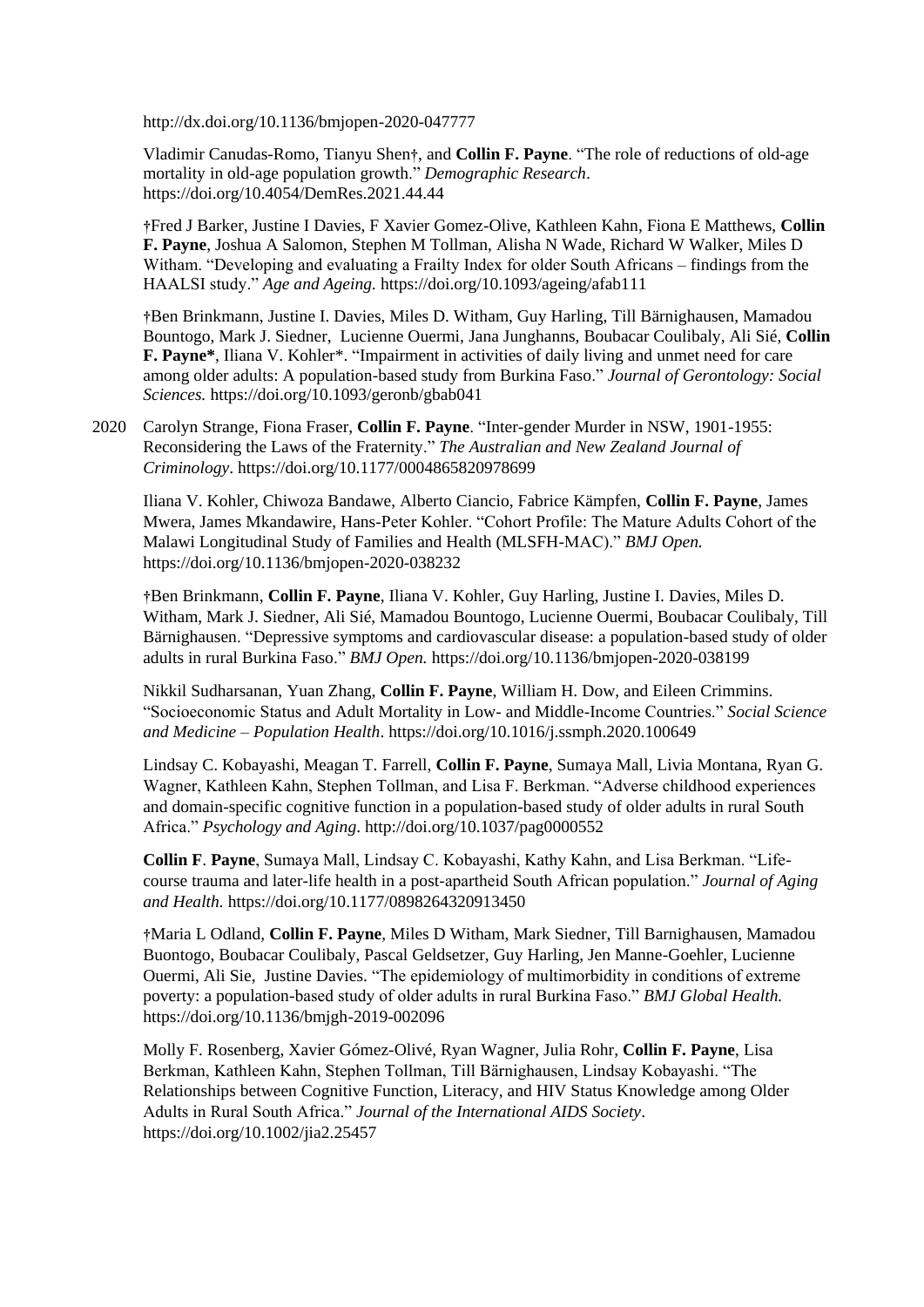2019 Miles D. Witham, Justine I. Davies, Till Bärnighausen, Mamadou Bountogo, Jennifer Manne-Goehler, **Collin F. Payne**, Lucienne Ouermi, Ali Sie, Mark J. Siedner, Guy Harling. "Frailty and physical performance in the context of extreme poverty: a population-based study of older adults in rural Burkina Faso." *Wellcome Open Research.* https://doi.org/10.12688/wellcomeopenres.15455.1

Tyler W. Myroniuk and **Collin F. Payne**. "The Longitudinal Dynamics of Household Composition and Wealth in Rural Malawi." *Journal of Comparative Family Studies*. https://doi.org/10.3138/jcfs.50.3.003

**Collin F**. **Payne** and Rebeca Wong. "Expansion of disability across successive Mexican birth cohorts: a longitudinal modelling analysis of birth cohorts born 10 years apart." *Journal of Epidemiology and Community Health*. https://doi.org/10.1136/jech-2019-212245.

**†**Angela Y. Chang, F. Xavier Gómez-Olivé, **Collin F. Payne**, Julia Rohr, Jennifer Manne-Goehler, Alisha N. Wade, Nigel Crowther, Ryan G. Wagner, Livia Montana, Joshua A. Salomon. "Chronic multimorbidity among older adults in rural South Africa." *BMJ Global Health.* https://doi.org/10.1136/bmjgh-2018-001386.

Michel Guillot and **Collin F. Payne**. "Tracking progress in mean longevity: The Lagged Cohort Life Expectancy (LCLE) approach." *Population Studies*. https://doi.org/10.1080/00324728.2019.1618480.

Zuyun Liu, Ling Han, Qiushi Feng, Matthew E. Dupre, Danan Gu, Heather G Allore, Thomas M. Gill, **Collin F. Payne\***. "Are China's oldest-old living longer with less disability? A longitudinal modeling analysis of birth cohorts born 10 years apart". *BMC Medicine.*  https://doi.org/10.1186/s12916-019-1259-z.

**Collin F**. **Payne**, **†**Luca Maria Pesando, and Hans-Peter Kohler. "Private Intergenerational Transfers, Family Structure, and Health in a sub‐Saharan African Context." *Population and Development Review*. https://doi.org/10.1111/padr.12225.

Guy Harling, **Collin F. Payne**, Justine I Davies, F Xavier Gomez-Olive, Kathleen Kahn, Lenore Manderson, Farrah J Mateen, Stephen M Tollman, and Miles D Witham. "Impairment in activities of daily living, care receipt and unmet need in an older rural South African population: findings from the HAALSI study." *Journal of Aging and Health.*  https://doi.org/10.1177/0898264318821220.

2018 Pascal Geldsetzer, Maria Vaikath, Ryan Wagner, Julia K. Rohr, Livia Montana, F. Xavier Gómez-Olivé, Molly S. Rosenberg, Jennifer Manne-Goehler, Farah J. Mateen, **Collin F. Payne**, Kathleen Kahn, Stephen M. Tollman, Joshua A. Salomon, Thomas A. Gaziano, Till Bärnighausen, Lisa F. Berkman. "Depressive symptoms and their relation to chronic diseases and socio-demographic characteristics among older adults in rural South Africa: A cross-sectional population-based study." *The Journals of Gerontology Series A: Medical Sciences.* https://doi.org/10.1093/gerona/gly145.

**Collin F. Payne**, Justine I Davies, F Xavier Gomez-Olive, Katherine Hands, Kathleen Kahn, Lindsay C Kobayashi, Brent Tipping, Stephen M Tollman, Alisha Wade, Miles D Witham. "Crosssectional relationship between Hemoglobin concentration and measures of physical and cognitive function in an older rural South African Population." *Journal of Epidemiology and Community Health*. http://doi.org/10.1136/jech-2018-210449.

F. Xavier Gomez-Olive, Livia Montana, Ryan G. Wagner, Chodziwadziwa Kabudula, Julia K. Rohr, Kathleen Kahn, Till Barnighausen, Mark Collinson, David Canning, Thomas Gaziano, Joshua A. Salomon, **Collin F. Payne**, Alisha Wade, Stephen M. Tollman, Lisa Berkman. "Cohort Profile: Health and Aging in Africa: A Longitudinal Study of an INDEPTH Community in South Africa (HAALSI)." *International Journal of Epidemiology.* https://doi.org/10.1093/ije/dyx247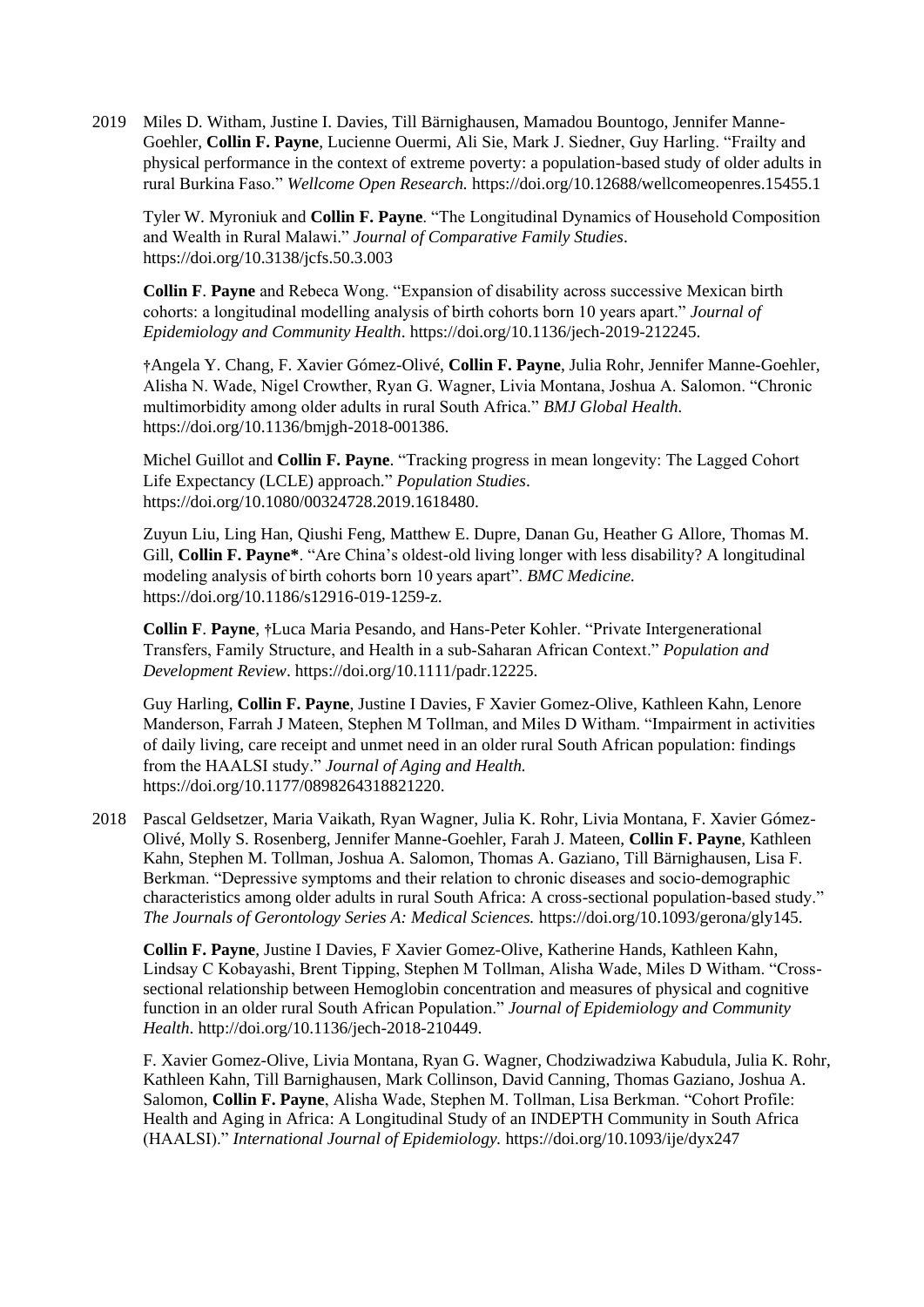2017 **Collin F. Payne**, Justine Davies, Alisha Wade, Xavier Gomez-Olive, Chodziwadziwa Kabudula, Steve Tollman, Kathy Kahn, Angela Chang, Josh Solomon, Lisa Berkman, and Miles Witham. "Development and validation of a frailty index in an older rural African population: findings from the HAALSI cohort study" *BMC Geriatrics.* https://doi.org/10.1186/s12877-017-0694-y

**Collin F. Payne**, Iliana Kohler, Chiwoza Bandawe, Kathy Lawler, and Hans-Peter Kohler. 2017. "Cognition, Health, and Well-Being among Older Adults in Rural Sub-Saharan Africa." *European Journal of Population.* https://doi.org/10.1007/s10680-017-9445-1

Lindsay C. Kobayashi, Maria Glymour, Kathleen Kahn, **Collin F. Payne**, Ryan G. Wagner, Livia Montana, Farrah Mateen, Stephen M. Tollman, Lisa F. Berkman. "Childhood deprivation and laterlife cognitive function in a population-based study of older rural South Africans." *Social Science and Medicine* 190: 20-29*.* https://doi.org/10.1016/j.socscimed.2017.08.009

Iliana V. Kohler, **Collin F. Payne**, Chiwoza Bandawe, and Hans-Peter Kohler. "The Demography of Mental Health among Mature Adults in a Low-Income High HIV-Prevalence Context". *Demography* 54(4): 1529-1558. https://doi.org/10.1007/s13524-017-0596-9

**Collin F**. **Payne**, and Hans-Peter Kohler. "The Population-Level Impact of Public-Sector ART Rollout on Adult Mortality in Rural Malawi." *Demographic Research* 36: 1081-1108. https://doi.org/10.4054/DemRes.2017.36.37 (Editor's Choice article)

**Collin F**. **Payne**, F. Xavier Gomez-Olive, Kathleen Kahn, and Lisa Berkman. "Physical function in an aging population in rural South Africa: Findings from HAALSI and cross-national comparisons with HRS sister studies" *Journals of Gerontology Series B: Social Sciences* 72(4): 665-679. https://doi.org/10.1093/geronb/gbx030

- 2015 **Collin F**. **Payne.** "Aging in the Americas: Disability-Free Life Expectancy among Adults Age 65 and Older in the United States, Costa Rica, Mexico, and Puerto Rico." *The Journals of Gerontology Series B: Social Sciences.* 73(2), 337–348. https://doi.org/10.1093/geronb/gbv076.
- 2013 **Collin F**. **Payne**, James Mkandawire, and Hans-Peter Kohler. "Disability Transitions and Health Expectancies among Adults 45 and over in Malawi: A Cohort Modeling Approach." *PLOS Medicine* 10(5): e1001435. https://doi.org/10.1371/journal.pmed.1001435
- 2010 Katherine J. Curtis and **Collin F. Payne**. "The Differential Impact of Mortality of American Troops in the Iraq War: The Non-Metropolitan Dimension." *Demographic Research* 23:41-62. https://doi.org/10.4054/DemRes.2010.23.2
- 2009 **Collin F**. **Payne**. "The Effects of Religious Switching at Marriage on Marital Stability and Happiness." *Sociological Insight* 1:14-30.

### **PAPERS UNDER REVIEW**

**Collin F. Payne,** Brian Houle, Chido Chinogurei, Carlos Riumallo Herl, Chodziwadziwa Kabudula, Lindsay C. Kobayashi, Joshua Salomon, Jennifer Manne-Goehler. "Differences in healthy longevity by HIV status and viral load among older South African adults: an observational cohort modeling study." *Under review*.

### **POLICY REPORTS**

- Tony Blakely, Karin Leder, John Mangan, James McCaw, Jodie McVernon, Warwick McKibbin, Tracy Merlin, **Collin Payne**, John Piggott, Peter Robertson, and Linda Selvey. 2020. The Controlled Adaptation Option. In *COVID-19 Roadmap to Recovery: A Report for the Nation*. <https://go8.edu.au/wp-content/uploads/2020/05/Go8-Road-to-Recovery.pdf>
- Howard S. Bloom, Saskia Thompson, Rebecca Unterman, Corinne Herlihy, and **Collin F. Payne**. 2010. *Transforming the High School Experience: How New York City's New Small Schools Are Boosting Student Achievement and Graduation Rates*. MDRC.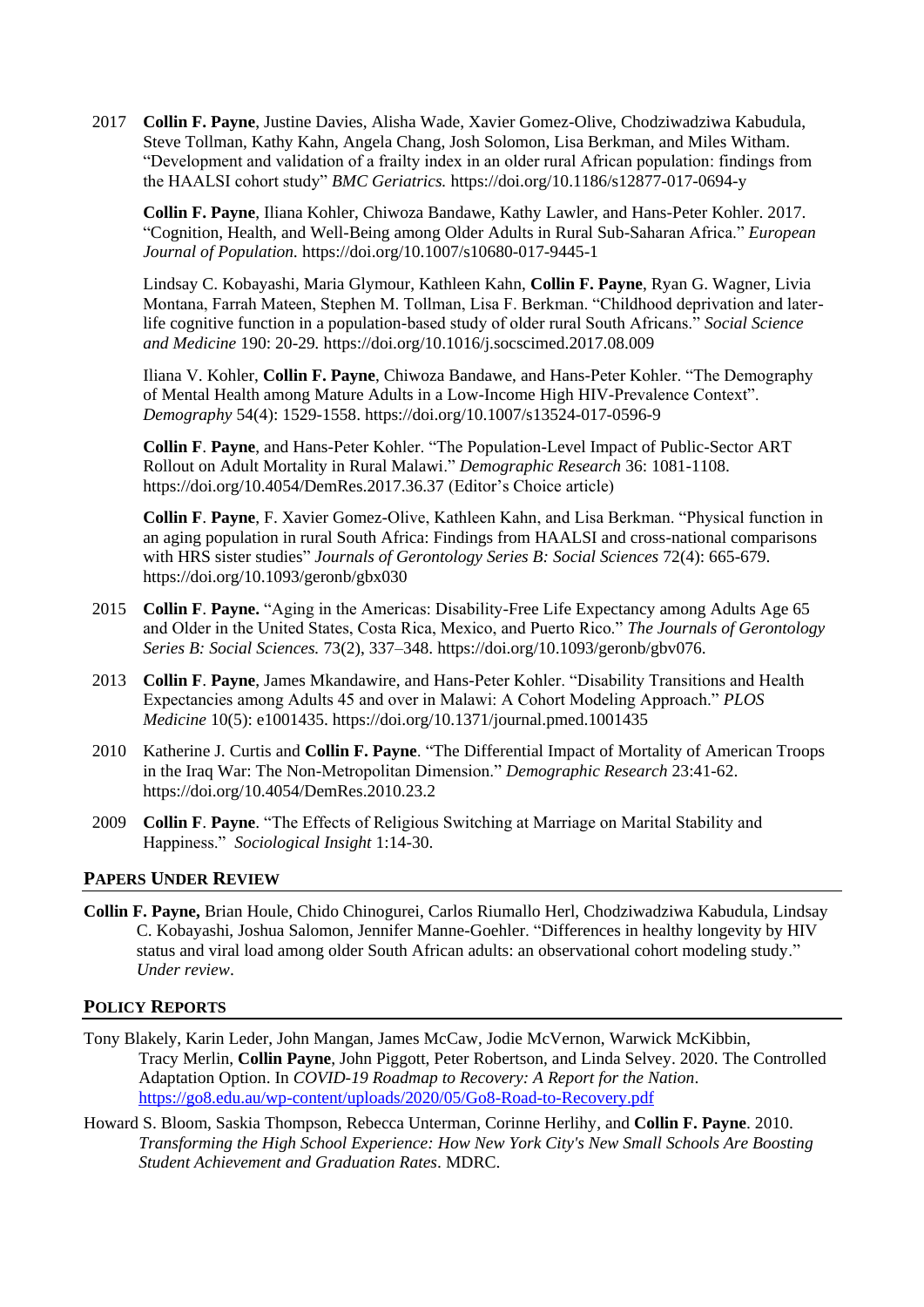**Collin F. Payne** and William Corrin. 2009. *Making High School Students into 'College Material'.* MDRC.

- Janet C. Quint, Janell K. Smith, Rebecca Unterman, Alma E. Moedano, Corinne M. Herlihy, Saskia Levy Thompson, and **Collin F. Payne**. 2009. *New York City's Changing High School Landscape: High Schools and Their Characteristics, 2002-2008*. MDRC.
- Richelle Winkler and **Collin F. Payne**. 2008. Wisconsin High School Graduate Projections, 2008-2019. University of Wisconsin Applied Population Laboratory.

# **GRANT SUPPORT**

| 2021-2023 | Australian Research Council Discovery Early Career Researcher Award DE210100087.                                                                             |
|-----------|--------------------------------------------------------------------------------------------------------------------------------------------------------------|
|           | Primary Investigator, Advancing Research on Healthy Longevity in Australia and the Asia<br>Pacific. \$425,394 AUD.                                           |
| 2019-2023 | Australian National University Futures Scheme.                                                                                                               |
|           | Primary Investigator, The Future of Ageing and Health in Low- and Middle-income Countries.<br>award, \$471,947 AUD.                                          |
| 2017-2022 | US National Institute of Child Health and Human Development R01 HD087391.                                                                                    |
|           | Co-Investigator, Surviving an Epidemic: Families and Well-Being, Malawi 1998-2022. PIs<br>Hans-Peter Kohler and Phil Anglewicz. \$1,488,352 USD total costs. |
| 2018-2019 | Alexander van Humbolt Foundation                                                                                                                             |
|           | Co-Investigator, CRSN-Heidelberg Aging Baseline Study in Nouna, Burkina Faso. PIs Till<br>Bärnighausen and Ali Sié. €220,000 total costs.                    |
| 2019      | ANU-CASS interschool collaborative grant scheme                                                                                                              |
|           | Co-Investigator, The Interdisciplinary History of Homicide in New South Wales, 1901-1990<br>(with Carolyn Strange and Jason Payne). \$15,000 AUD.            |
| 2018      | ANU-CASS internal grants workshop scheme                                                                                                                     |
|           | Co-Investigator, International Workshop on Subnational Life Tables (with Vladimir Canudas-<br>Romo and Heather Booth). \$8,000 AUD.                          |
| 2018      | ANU early-career researcher travel grant, \$3,000 AUD.                                                                                                       |
| 2011-2014 | US National Science Foundation Graduate Research Fellowship, DGE-0822.                                                                                       |
|           | Primary Investigator, Social Networks, Social Capital, and Health. \$128,000 USD.                                                                            |
| 2012      | US National Science Foundation OISE-1241147.                                                                                                                 |
|           | Grant to support IIASA Young Scientist Summer Program participation, \$9,000 USD.                                                                            |
| 2010-2011 | US National Institute on Aging P30 AG12836.                                                                                                                  |
|           | T32 training fellowship, \$28,651 USD.                                                                                                                       |

### **EXTERNAL ENGAGEMENT (click on titles for online access)**

### **Expert Interviews**

| 06/2020 | <i>How To Build A City, WildBear Productions.</i>        |
|---------|----------------------------------------------------------|
| 09/2018 | The 2018 Aging Readiness & Competitiveness Report, AARP. |

# **Media Coverage**

| 08/2019 | ANU Newsroom, "Australian men on top when it comes to life expectancy"                                         |
|---------|----------------------------------------------------------------------------------------------------------------|
|         | • Covered by 30+ media sources including print, online, and radio. Estimated audience in<br>Australia 200,000+ |
|         | • Selected print: Australian Financial Review, Daily Mail, Campus Review, New York Post                        |
|         | • Selected radio: ABC Melbourne, ABC Sydney, ABC Canberra, ABC Illawarra, 2CC radio<br>Canberra                |
| 07/2017 | <i>Today's Research on Aging</i> , "Dementia Trends: Implications for an Aging America"                        |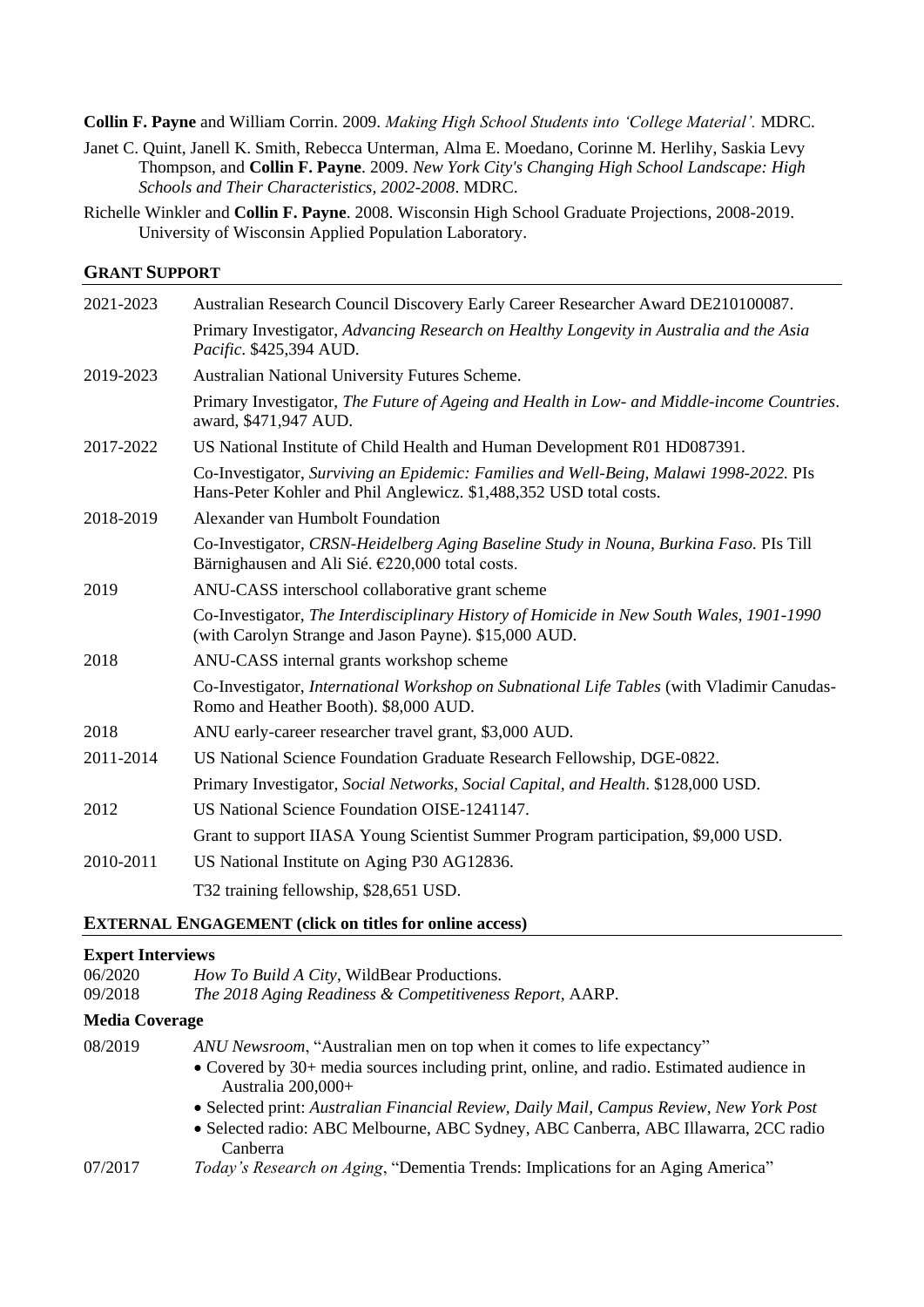| 05/2013 | Africa News Tonight, "Disabilities Prevent Aging Africans from Being Productive" |
|---------|----------------------------------------------------------------------------------|
| 05/2013 | <i>Penn Current,</i> "Adults in Malawi are living longer, but with disabilities" |
| 08/2010 | <i>Milwaukee Journal-Sentinel</i> , "Iraq War hits rural US hard"                |

### **PUBLIC POLICY ACTIVITIES**

- 2020 Panelist, ADC-ANU Forum on "How is COVID-19 going to change cities?"
- 2020 Member, Group of Eight (Go8) COVID-19 Recovery Response Taskforce.
	- Nominated as one of ~90 academics from across the Group of Eight universities chosen to participate in developing a roadmap for Australia's COVID-19 recovery, as requested by Australia's Chief Medical Officer. Co-authored chapter 3 on the "Controlled Adaptation" Strategy.
- 2016 Panelist, Frontiers of Longitudinal Research in Malawi conference, Blantyre, Malawi.
- 2013 Panelist, Aging in Sub-Saharan Africa: Research Opportunities and Policy Challenges. Paris, France.

#### **SERVICE TO THE UNIVERSITY**

#### **Australian National University**

| 2019-2022 | School of Demography outreach coordinator |
|-----------|-------------------------------------------|
| 2019-     | Demography Major design committee         |

#### **University of Pennsylvania**

| 2012-2015 | Member of WXPN (University of Pennsylvania's public radio station) policy board     |
|-----------|-------------------------------------------------------------------------------------|
| 2012-2015 | Advisor, peer-to-peer grant advising program, University of Pennsylvania            |
| 2013-2014 | School of Arts and Sciences representative to the Graduate and Professional Student |
|           | Association, University of Pennsylvania                                             |
| 2012-2013 | Graduate Group in Demography representative to the School of Arts and Sciences      |
|           | student government, University of Pennsylvania                                      |

#### **AFFILIATIONS**

#### **Academic Affiliations**

Associate Investigator, ARC Centre of Excellence in Population Ageing Research (CEPAR) Academic Member, Australian Centre on China in the World (CIW)

#### **Professional Associations**

Population Association of America; Australian Population Association; International Union for the Scientific Study of Population (IUSSP); International Network on Health Expectancy and the Disability Process (REVES).

#### **PROFESSIONAL SERVICE**

Council Member (2021-2024), Australian Population Association

Editor, *Journal of Population Research* special issue on "Demography and COVID-19: risks, responses, and impacts."

Grant reviewer for: the Australian Research Council, the United States National Science Foundation and the Wellcome Trust.

Member, *World Economic Forum* expert network.

Discussant, sections on "Developing Subnational Life Tables" and "New directions and R Programs," International Workshop on Subnational Life Tables, Canberra, Australia, 16-17 October 2019.

Discussant, section on "Cross-national Comparisons of Aging Patterns," annual meeting of the Population Association of America, Denver, CO, 26 April 2018.

Reviewer for: *Age and Ageing, Demographic Research, Demography, The Gerontologist, International Journal of Epidemiology, Journal of Aging and Health, Journal of Population Research, Journal of the*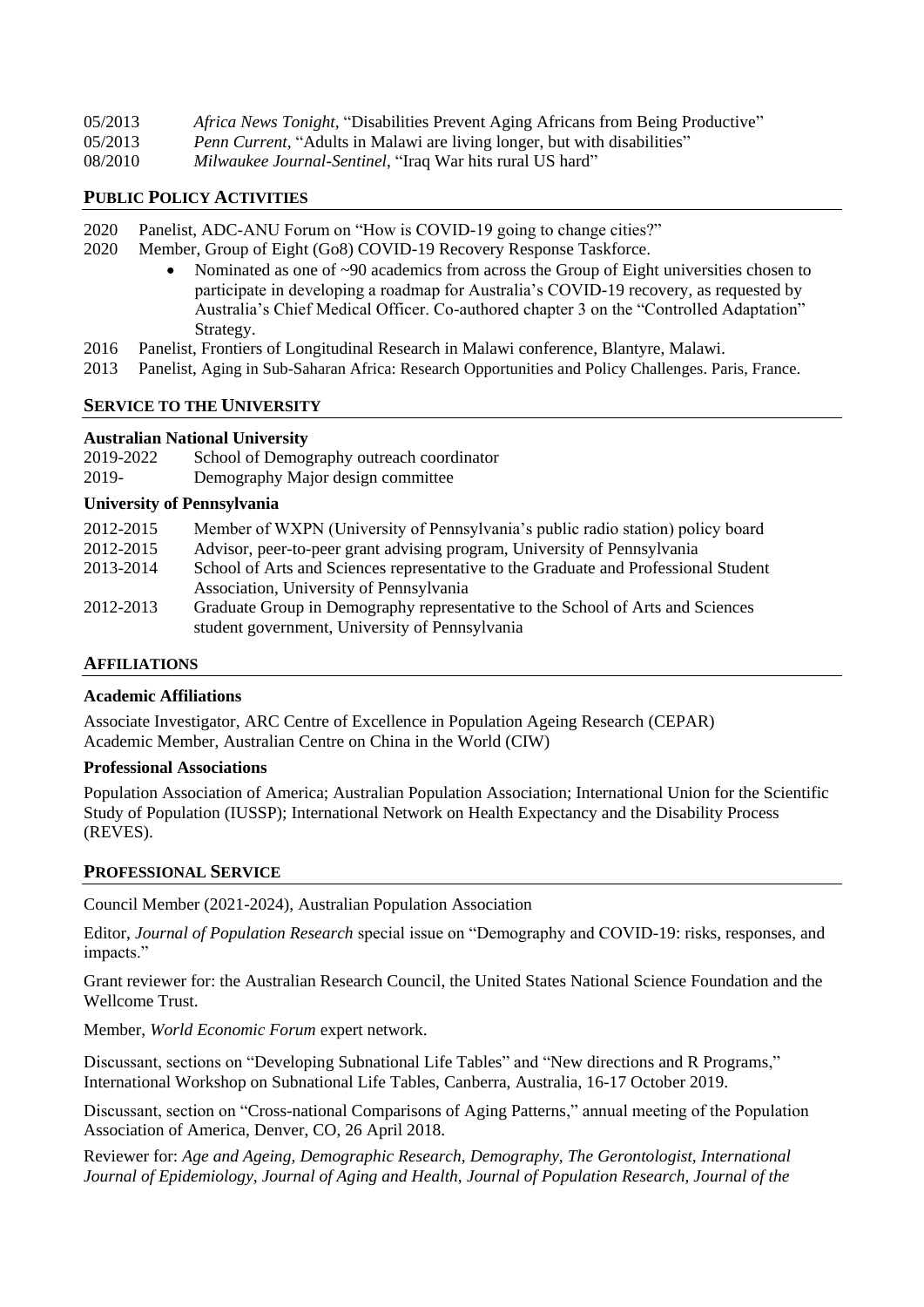*International AIDS Society, The Journals of Gerontology Series B: Social Sciences, Journal of Global Health, The Lancet, Population and Development Review, Population Studies, Social Science & Medicine.* 

# **TEACHING AND COURSE DEVELOPMENT**

## **Australian National University**

Convener and Lecturer, Principles of Population Analysis (DEMO8008), S1 2019, 2020, 2021, 2022.

Convener and Lecturer, Social Inequalities in Health (DEMO2004), S2 2021, 2022.

Convener and Lecturer, ANU micro-credential course on Comparing Populations (COMPOP).

Guest Lecturer, Global Population Challenges (DEMO1001), S2 2020, S1 2021. Convener: Edith Gray.

Lecturer for sections on economic development and the epidemiological transition

Guest Lecturer, Population Projections and Dynamics (DEMO8091), S2 2019, 2020. Convener: Vladimir Canudas-Romo.

• Lecturer for section on population aging

## **Harvard T.H. Chan School of Public Health**

Guest Lecturer, Introduction to Demographic Methods (GHP220), Autumn 2017. Convener: Marcia Castro.

Lecturer for sections on single and multiple decrement life tables.

## **University of Pennsylvania**

Head Tutor, Quantitative Methods I (SOCI 535), Autumn 2014. Instructor: Paul D. Allison.

### **SUPERVISION**

## **Postdoctoral Fellows**

Kim Xu (Academic Level A) (2021- )

# **Ph.D. Students**

Primary Supervisor Tianyu Shen (2021-) Lilipramawanty Kewok Liwin (2020- ) Nur Cahyadi (2020- )

Associate Supervisor Ayumi Malamassam (2019- )

### **Research Assistants**

Kim Xu, 1.0 FTE Research Officer (ANU05) (2019-2020) Jessica Aw, 0.2 FTE Casual Research Officer (ANU04) (2019- )

### **HONOURS AND AWARDS**

- 2018 Population Association of America poster prize
- 2007 Best student paper, Southern Demographic Association
- 2007 Alfred Reschke award (top graduating student from the University of Wisconsin Sociology program)

# **SELECTED PRESENTATIONS**

- **Payne, Collin F.** "Social inequalities in healthy longevity in Australia." *Presented at:* Demography, economics, and policy in the aged care setting webinar series for the Department of Health Ageing and Aged-care group, Canberra, ACT, May 2022.
- **Payne, Collin F.** "Expansion, compression, neither, both? Divergent trends in healthy, disability-free, and morbidity-free life expectancy across US birth cohorts, 1998-2016."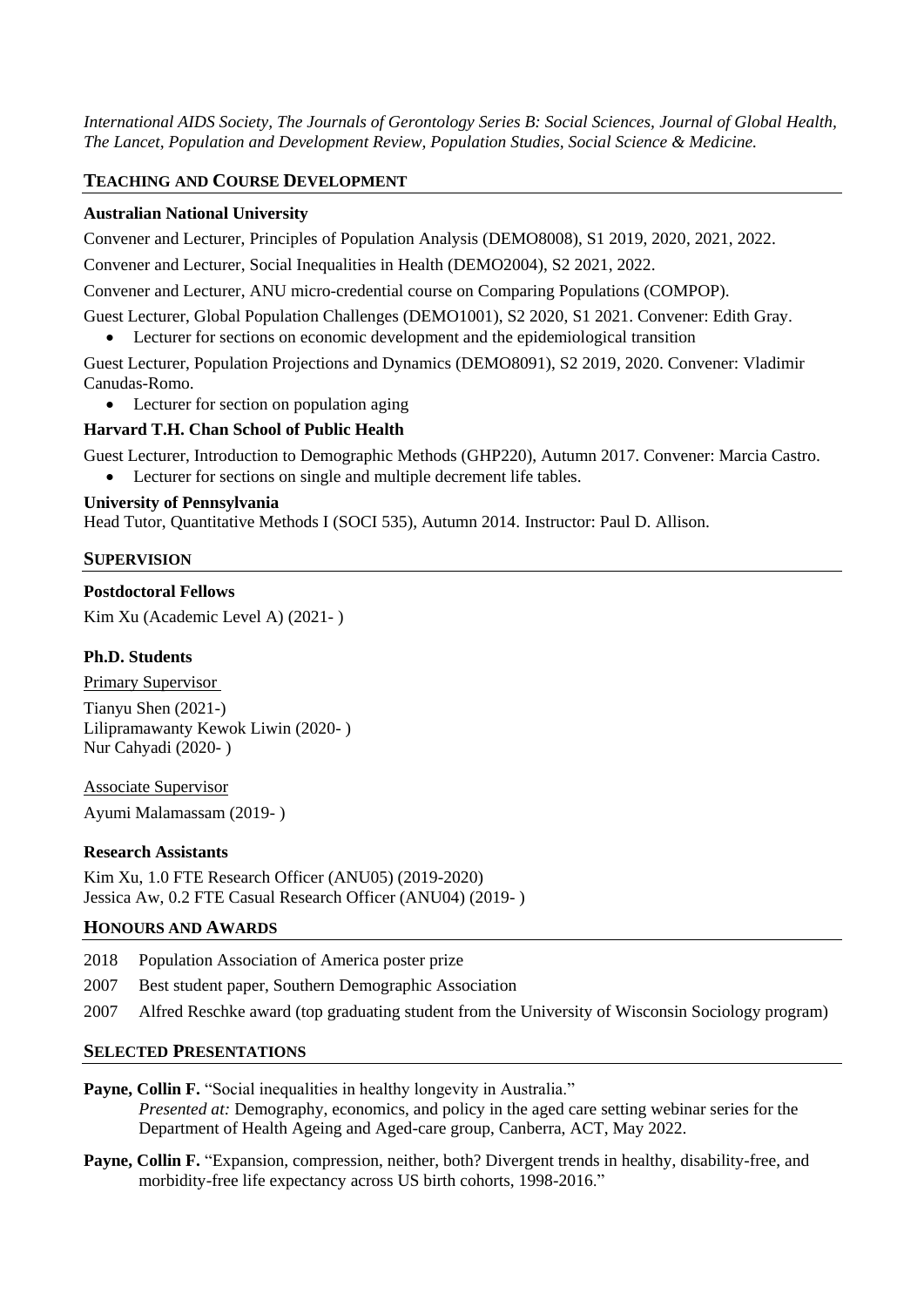*Presented at:* Population Association of America conference, Atlanta, GA, April 2022.

- **Collin F. Payne,** Brian Houle, Chido Chinogurei, Carlos Riumallo Herl, Chodziwadziwa Kabudula, Lindsay C. Kobayashi, Joshua Salomon, Jennifer Manne-Goehler. "Differences in healthy longevity by HIV status and viral load among older South African adults: an observational cohort modeling study." *Presented at:* Population Association of America conference, May 2021; The Lancet Summit: HIV and Healthy Longevity, February 2022.
- **Payne, Collin F.,** and Lindsay Kobayashi. "Changes in disability in successive birth cohorts of older cancer survivors: a longitudinal modeling analysis of the U.S. Health and Retirement Study." *Presented at:* Population Association of America conference, Washington, DC, April 2020.
- **Payne, Collin F***.* "Tracking progress in mean longevity in Australia and the Asia-Pacific." *Presented at:* The International Alliance of Research Universities workshop on Aging, Longevity, and Health, Canberra, ACT, October 2019.
- Strange, Carolyn, and **Collin F. Payne**. "Unnatural Death: Inter-Gender Murder Trends in New South Wales, 1901-1955."

*Presented at:* International workshop on sub-national life tables, Canberra, ACT, October 2019.

- **Payne, Collin F**., and Lindsay Kobayashi. "Investigating life-course pathways to gender differences in laterlife cognitive health among older adults in rural South Africa<sup>"</sup> *Presented at:* Population Association of America conference, Austin, TX, April 2019.
- Liu, Zuyun, Ling Han, Qiushi Feng, Matthew E. Dupre, Danan Gu, Heather G Allore, Thomas M. Gill, and **Collin F. Payne**. "Is a compression of disability happening in China? A comparative study of oldest-old cohorts born 10 years apart" *Presented at:* Australian Population Association conference, Darwin, NT, July 2018.
- **Payne, Collin F.** and Rebeca Wong "Evidence of an expansion of disability among successive Mexican birth cohorts, 2001-2015: a cohort modeling approach" *Presented at:* University of Texas-Medical Branch, Galveston, TX, February 2017; USC-UCB Adult Mortality workshop, Berkeley, CA, February 2017; Harvard University Program on the Global Demography of Aging seminar, Cambridge, MA, October 2017; Population Association of America conference, Denver, CO, April 2018; School of Demography Seminar, Australian National University, Canberra, ACT, June 2018.
- **Payne, Collin F**., Farrah Mateen, Lindsay Kobayashi, Kathy Kahn, and Lisa Berkman. "Adverse life events and late-life wellbeing: Risk and resilience in an aging post-Apartheid South African cohort." *Presented at:* Colorado University conference on African Population, Environment and Health, Boulder, CO, April 2018
- **Payne, Collin F.**, Iliana Kohler, Chiwoza Bandawe, Kathy Lawler, and Hans-Peter Kohler. "Measuring Cognitive Health and its Associations with Well-Being among Older Adults in Rural Sub-Saharan Africa"

*Presented at*: The Australian National University, Canberra, Australia, March 2017; SUNY-Stony Brook, Stony Brook, NY, February 2017; Population Association of America conference, Washington, DC, April 2016; Frontiers of Longitudinal Research in Malawi conference, Blantyre, Malawi, March 2016; Harvard University Program on the Global Demography of Aging seminar, Cambridge, MA, February 2016.

**Payne, Collin F.**, F. Xavier Gomez-Olive, Kathleen Kahn, and Lisa Berkman. "Physical function in an aging population in rural South Africa: Findings from HAALSI and cross-national comparisons with HRS sister studies"

*Presented at*: Population Association of America conference, Washington, DC, April 2016.

- **Payne, Collin F.** and Hans-Peter Kohler. "The Population-Level Impact of Public-Sector ART Rollout on Adult Health and Mortality in Rural Malawi" *Presented at*: Population Association of America conference, Washington, DC, April 2016.
- **Payne, Collin F.** 2014. "Aging in the Americas: A cross-national comparison of disability-free life at age 65 and older in the United States, Costa Rica, Mexico, and Puerto Rico." *Presented at*: Population Association of America conference, Boston, MA, May 2014; USC-UCB